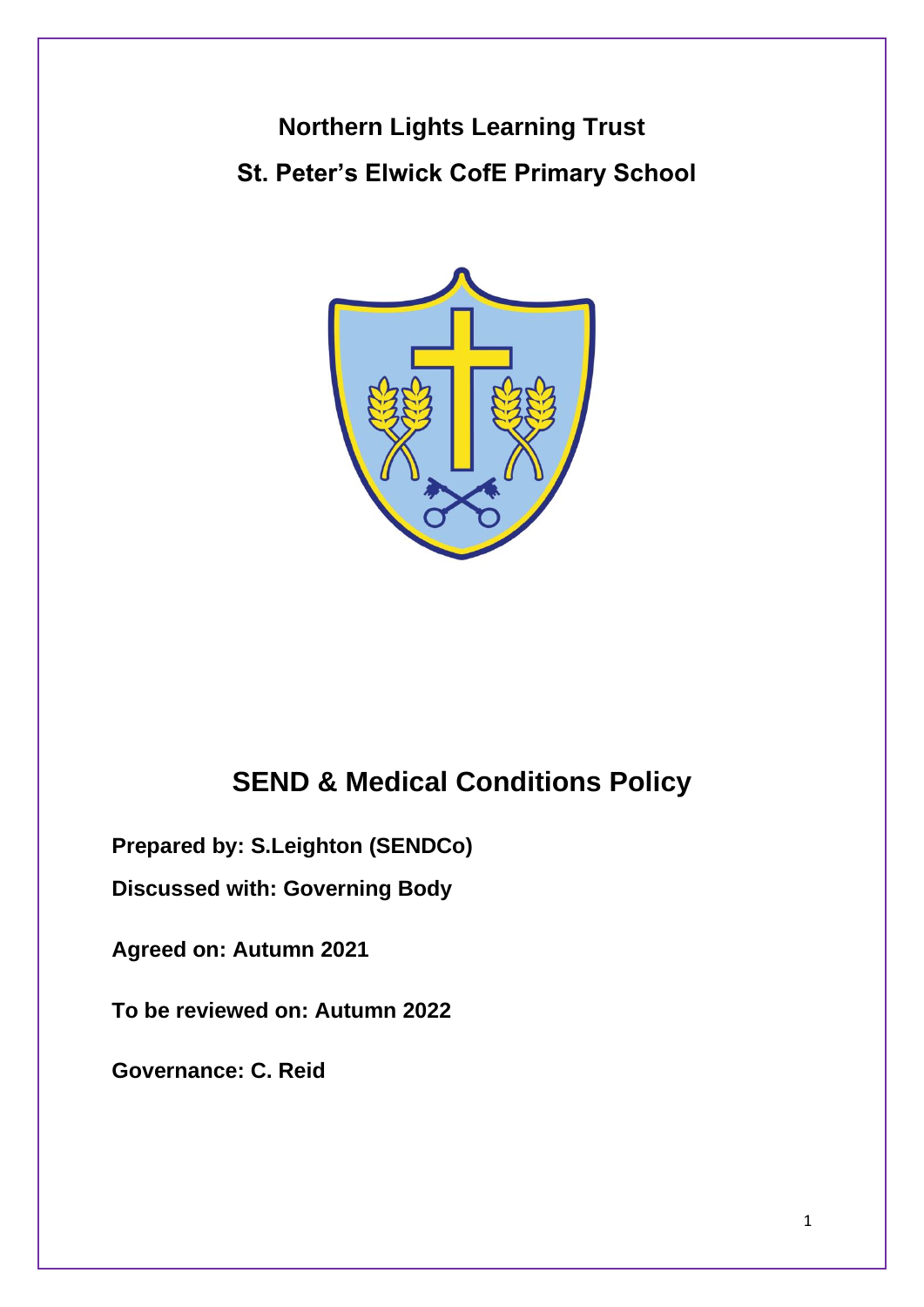## **St. Peter's Elwick Church of England Primary School SEND & Supporting Pupils with Medical Needs Policy**

## **Our Shared Values**

St. Peter's Elwick is a community with a strong Christian foundation and all values are based on Christian principles and teachings.

We respect and care for all members of the community, nurturing talents and creating opportunities for all in a supportive environment. We enable all members of the school community to experience success, grow in confidence, and develop skills, attitudes and talents in personal, spiritual, social and academic fields. We share a common set of values that underpin all that we do in our work in our school.

These values are:

- **Friendship and Trust**
- **Compassion**
- **Thankfulness**
- **Service** *('Always our Best')*

Within school, we have a strong sense of community and draw on the real partnerships that exist between school, Church and village. Our mission is now to seek to secure the school's reputation for excellence by raising further the academic, social, emotional and spiritual development of all our pupils.

To achieve this we aim to:

- Provide a safe, secure and stimulating learning environment;
- Motivate, inspire and enthuse all members of the school community;
- Ensure all members of our learning community always try their best
- Teach children how to learn independently, to ensure they are ready for the next stage of their education;
- Achieve the best possible academic attainments;
- Have an excellent ethos and positive relationships;
- Promote a healthy lifestyle;
- Develop and nurture talent;
- Help pupils be confident, happy and have high expectations of themselves;
- Set a high value on spiritual, moral, social and cultural education;
- Develop international connections;
- Be a school that parents, pupils, staff and the wider community are proud of;
- Constantly seek ways to improve teaching and learning through the process of School Self Evaluation and Review.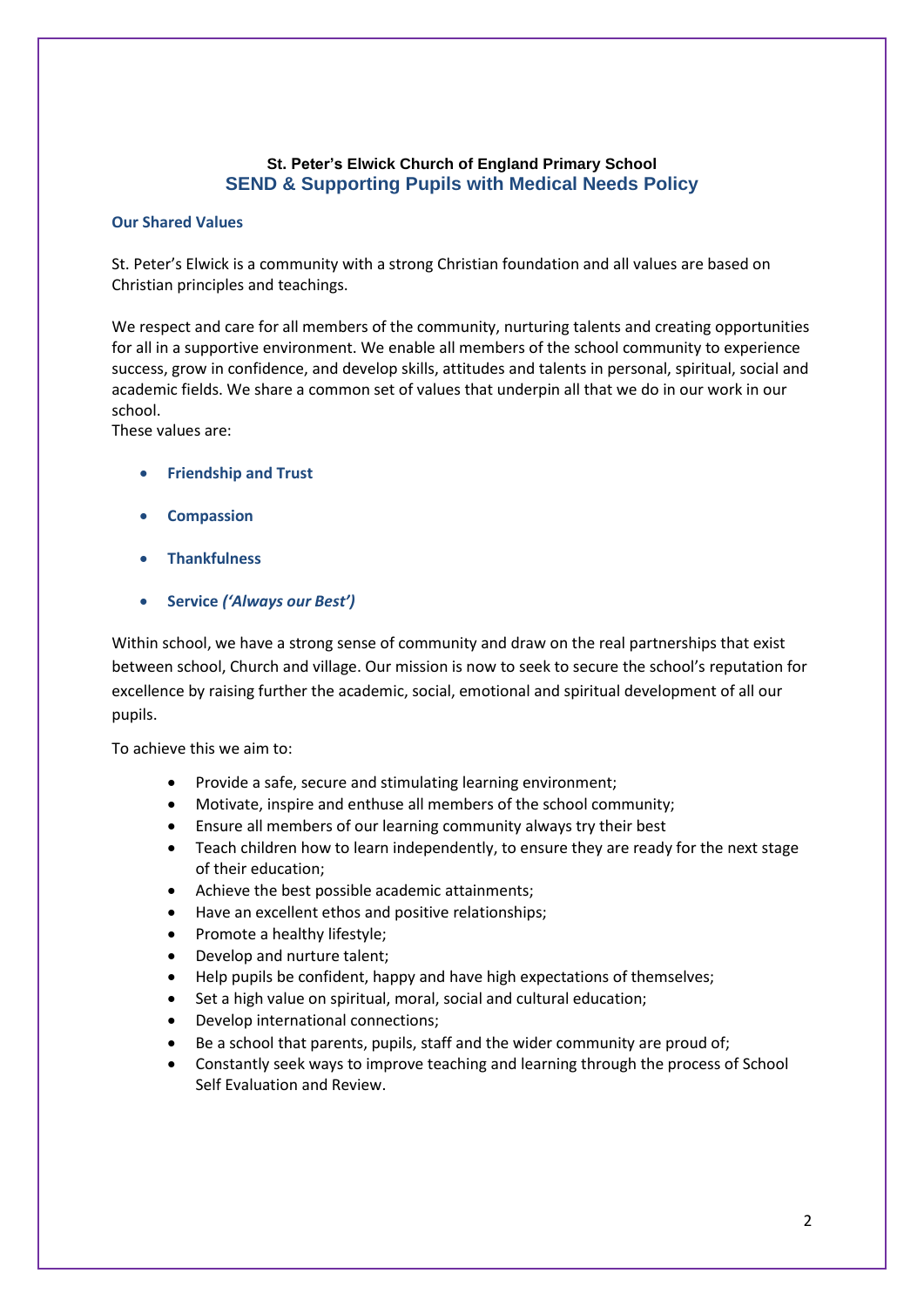## *Improving Outcomes: high aspirations and expectations for children and young people with SEND*

At St Peter's Elwick CofE Primary School, we strive to ensure that all children are provided with an education which enables them to make progress so that they: achieve their best, become confident individuals living fulfilling lives and are well prepared to ensure that they make a successful transition to the next stage of their education.

Throughout this policy the definitions that we adhere to are taken from the 'Special Educational Needs and Disability Code of practice: 0-25 Years (2014)' and the following terms will be used:

**SEND** – "*A pupil has SEND where their learning difficulty or disability calls for special educational provision, namely provision different from or additional to that normally available to pupils of the same age*."

**Learning Difficulty**– "*A child of compulsory school age or a young person has a learning difficulty or disability if he or she:*

- *Has a significantly greater difficulty in learning than the majority of others the same age, or*
- *Has a disability which prevents or hinders him or her from making use of facilities of a kind generally provided for others of the same age in mainstream schools*."

**Disability** – "*A physical or mental impairment, which has a long term (a year or more) and substantial (more than minor or trivial) adverse effect on their ability to carry out normal day-to-day activities*."

"*This definition includes sensory impairments such as those affecting sight or hearing, and long term health conditions such as asthma, diabetes, epilepsy, and cancer. Children and young people with such conditions do not necessarily have SEN, but there is a significant overlap between disabled children and young people and those with SEN. Where a disabled child or young person requires special educational provision, they will also be covered by the SEN definition*."

At St Peter's Elwick CofE Primary School, we use our best endeavours to ensure that every child with SEND receives the support they need. This is underpinned by the following aims and objectives.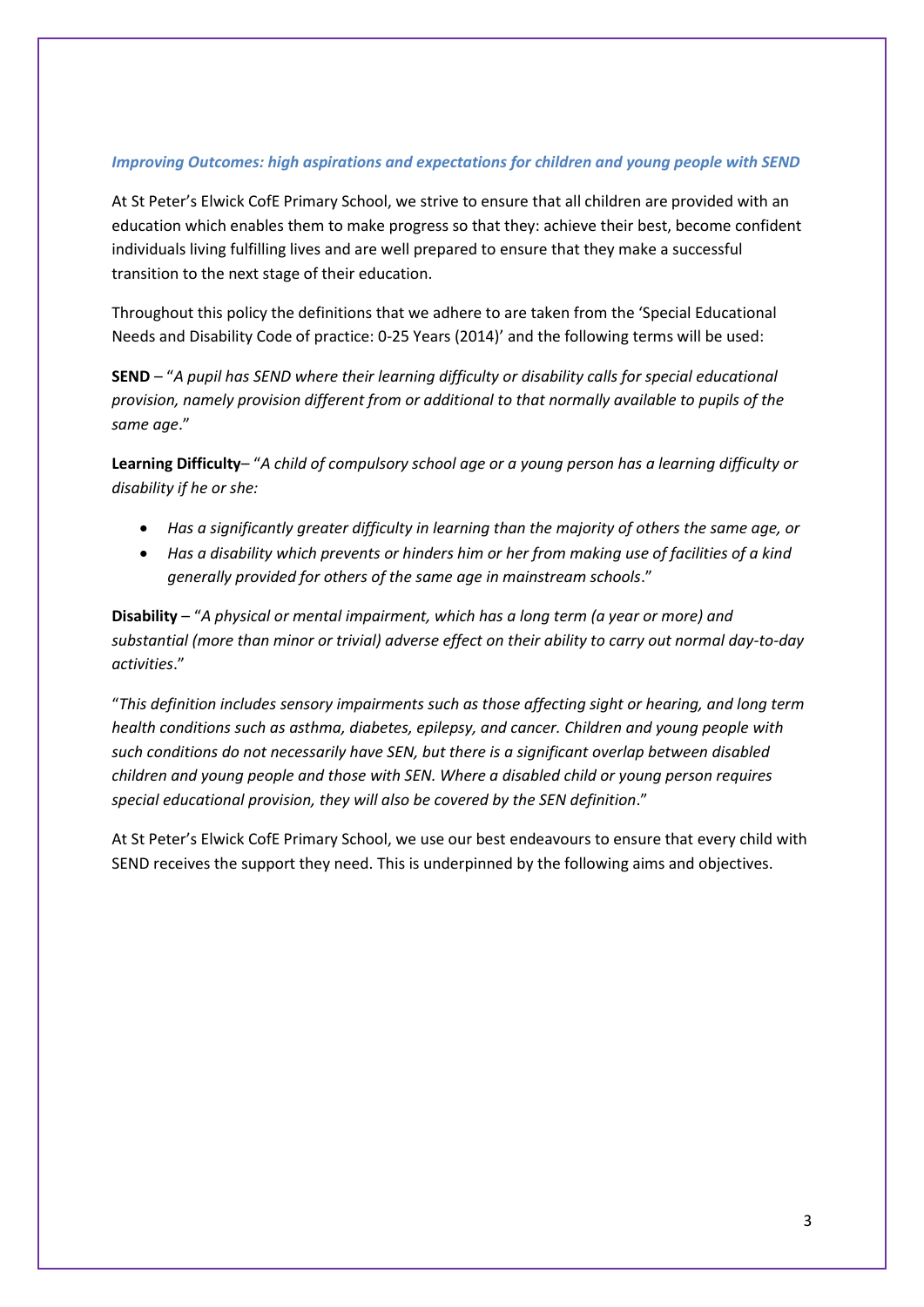## *Aims*

- To fully include all pupils in the school community, including those with special educational needs and disabilities (SEND).
- To enable every pupil to experience success.
- To promote individual confidence and a positive attitude.
- To ensure that all pupils receive appropriate educational provision by providing access to a broad, balanced, differentiated and relevant curriculum that demonstrates coherence and progression in learning.
- Ensure that all learners make the best possible progress in order to reach their full potential.
- To ensure the teaching and learning environment is effective and improves the educational outcomes for all pupils, including those with SEND.
- To provide appropriate and effective intervention to assist individual pupils and support their specific and/or additional needs.
- To give pupils with SEND equal opportunities to take part in all aspects of the school's provision, as far as is possible and appropriate.
- To give pupils with SEND a voice with opportunities to represent our school in a range of environments.

## *Key Objectives*

The specific objectives of our SEND policy are as follows:

- To provide 'quality first' teaching and learning in all classes, with well differentiated lessons, planned within a balanced and broadly-based curriculum and delivered in a way that supports children with SEND.
- To ensure all children are given access to the curriculum at an appropriate level.
- To identify children with SEND as early as possible and ensure that their needs are met making sure procedures for identifying children with SEND are in place.
- To ensure that pupils with SEND have the opportunity to participate in all the activities of the school, with appropriate support.
- Provide intervention at an appropriate level for pupils identified as having SEND and then monitor the effectiveness of interventions to identify 'what works well'.
- Ensure there is adequate resourcing for SEND.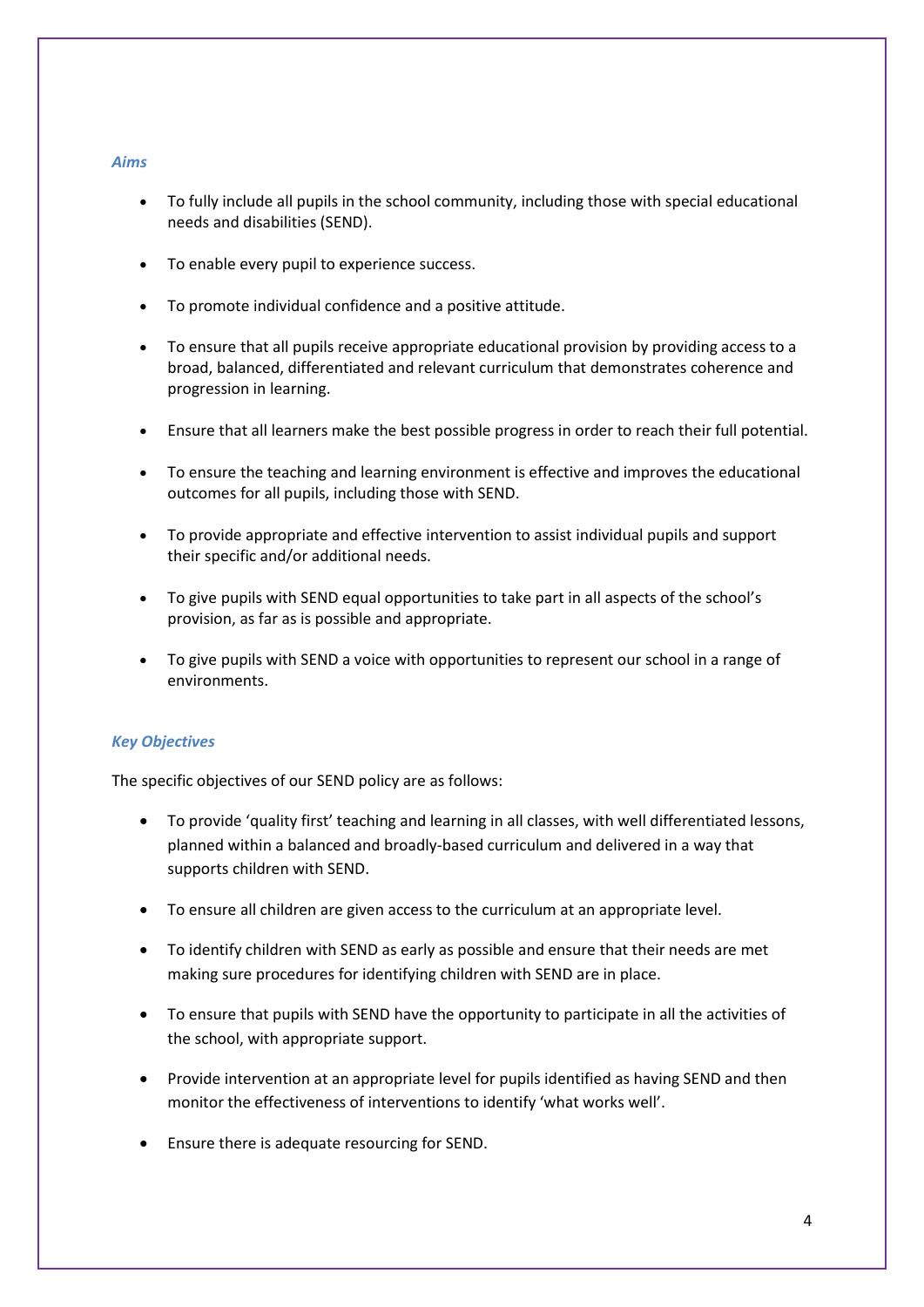- Develop and use resources, including human resources, effectively to support children with SEND. Consider carefully the way in which we deploy teaching assistants to make sure that SEND pupils (including groups of pupils) receive effective support from both the teacher and support staff.
- Ensure expectations of pupils with SEND are realistic but sufficiently high and that their progress is tracked carefully.
- Assess and keep up to date records of the progress of children with SEND.
- Identify appropriate and ongoing training opportunities for staff working with children with SEND in school and provide ongoing training for all staff, to raise awareness of and develop expertise with SEND, through INSET.
- Promote effective partnership with and involve outside agencies when appropriate. Work and maintain close links with the support services and other agencies that provide specialist support and teaching for children with SEND.
- Ensure that parents are informed of their child's special needs, and that communication between parents and the school is effective, so that we can work together in partnership to support our children.
- Ensure that learners are given the opportunity to express their views and are actively involved in decisions that affect their education.

## *Roles and Responsibilities: Coordinating and Managing Provision*

#### **The Head Teacher** has responsibility for:

- The management of all aspects of the school's work, including provision for pupils with SEND.
- Informing the governing body of SEND issues.
- Working closely with the SENDCo and other SEND personnel in school.
- Ensuring that the implementation of this policy and the effects of inclusion policies on the school as a whole are monitored and reported to governors.

#### *The governing body* will ensure that:

- SEND provision is an integral part of the school improvement/development plan.
- They are fully informed about SEND issues, oversee the school's work for pupils with SEND and that the quality of SEND provision is regularly monitored.
- They have regard to the requirements of the SEND Code of Practice 0-25 (2014)
- They set up appropriate staffing and funding arrangements.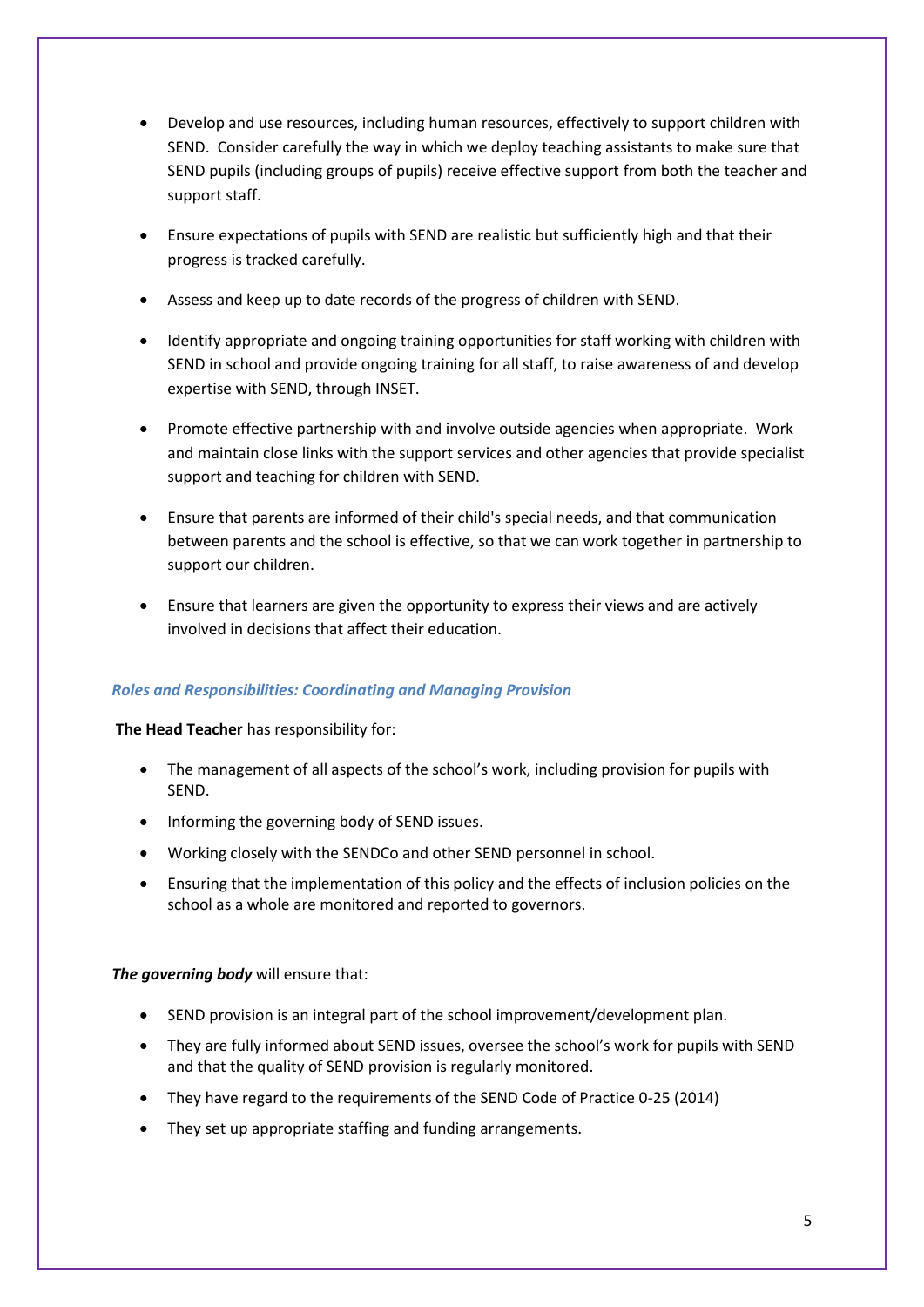## *The Special Educational Needs and Disabilities Co-ordinator (SENDCo)*

The named SEND coordinator at St Peter's Elwick CofE Primary School is Miss Leighton. The SEND coordinator works extremely closely with the Head Teacher to develop and evaluate SEND provision across St Peter's Elwick CofE Primary School. Together, they manage the school's special educational work and keep the governing body informed of SEND provision across the school.

The SENDCo and Head Teacher will work closely with the special educational needs governor and staff to ensure the effective day-to-day operation of the school's special educational needs policy. The SENDCo and Head Teacher will identify areas for development in special educational needs and contribute to the school's development plan. The SENDCo will co-ordinate provision at the Monitoring Stage, SEND Support Stage in addition to monitoring intervention and support offered to those with identified 'Additional Needs' (Wave 1, Wave 2 and Wave 3).

There is a Wellness team consisting of the SENDCo, Teachers and TAs who, as part of looking at the wellness of children and adults, self-evaluate and develop SEND across school.

## *As SENDCo, Miss Leighton:*

- Has responsibility for the day to day operation of the SEND policy;
- Maintains the SEND register;
- Ensures that the records on children with SEND are up-to-date;
- Co-ordinates the provision for pupils with SEND;
- Works closely with the Head Teacher and Senior Leadership Team;
- Works with teaching and support staff (TAs) in co-ordinating provision for our SEND children, including the Teacher and Teaching Assistants;
- Helps staff to identify pupils with SEND;
- Supports class teachers in devising supporting strategies, drawing up Individual Provision Maps, setting targets appropriate to the needs of the pupils and the relevant intervention to address these, advising on appropriate resources and materials for use with pupils with SEND and on the effective use of materials and personnel in the classroom.
- Carries out detailed assessments and observations of pupils on the Monitoring Register or SEND register;
- Liaises with the Curriculum and Assessment co-ordinators;
- Liaises with the School Nurse and designated member of staff for medical needs;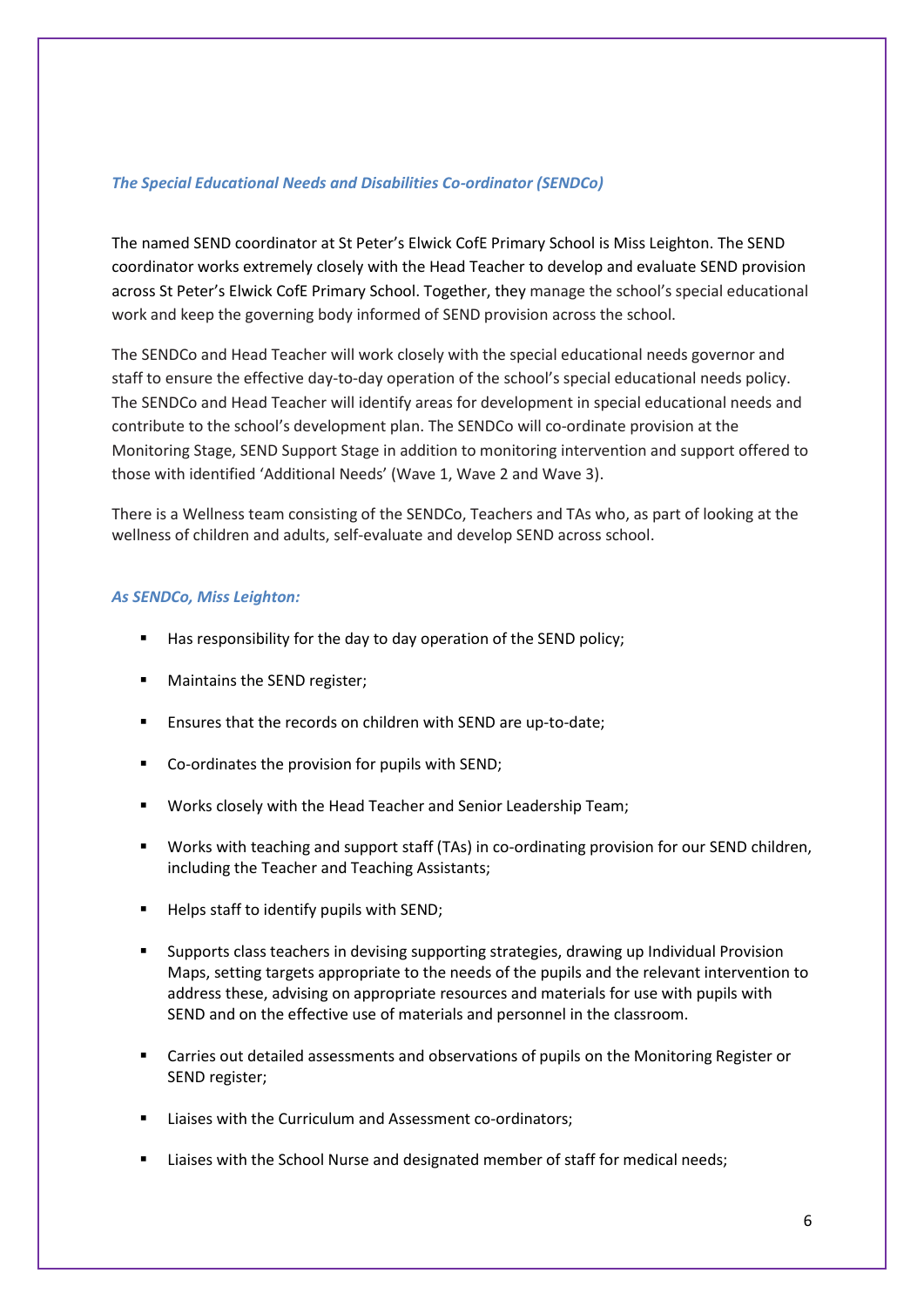- Works closely with the parents of children with SEND;
- Liaises with colleagues from outside support agencies and specialist teachers to gain advice and support for children with SEND and provide a link between these agencies, class teachers and parents;
- Liaises with SENDCos and teachers from other schools, including our feeder/receiving schools/and or other primary schools (e.g. providing In/Out Reach support or specialist provision) to help co-ordinate provision; or provide a smooth transition from one school to another at times of transition;
- Liaises with the SEND Manager and members of the SEND team in Hartlepool LA;
- Leads and contribute to in-service training for staff on SEND issues;
- Seeks to ensure that an agreed, consistent approach is adopted in school;
- Supports staff to ensure all medical information in school is accurate and all pupils medical needs are met.
- Is a part of the Wellness team.
- Ensures that covid-19 protective measures are adhered to but adapted to meet the needs of the child. Risk assessments are updated weekly and followed by all staff. Please refer to the updated risk assessment for further detail.

## *Teaching and Support Staff*

All staff are responsible for helping to meet an individual's special educational needs and for following the school's procedures for identifying, assessing and making provision to meet those needs.

All teaching and support staff will be involved in the day-to-day implementation of the SEND policy. They are responsible for differentiating the curriculum for pupils with SEND and will monitor their progress. All staff will work closely with the SENDCo.

## *SEND Support Staff*

Children with Individual Support funding (ISF/ IPS) or those identified as needing more focussed support are supported on an individual basis by TAs employed by the school (from funding delegated by the LA for this purpose). Support is differentiated to meet individual need and evaluated through the graduated response to SEND Support.

The SENDCo currently uses the funding ranges to analyse need and apply for individual funding.

SEND support staff liaise with the SENDCo to allow for effective communication in relation to progress and support strategies. This feeds into the assessment, planning and reviewing stage of the graduated response.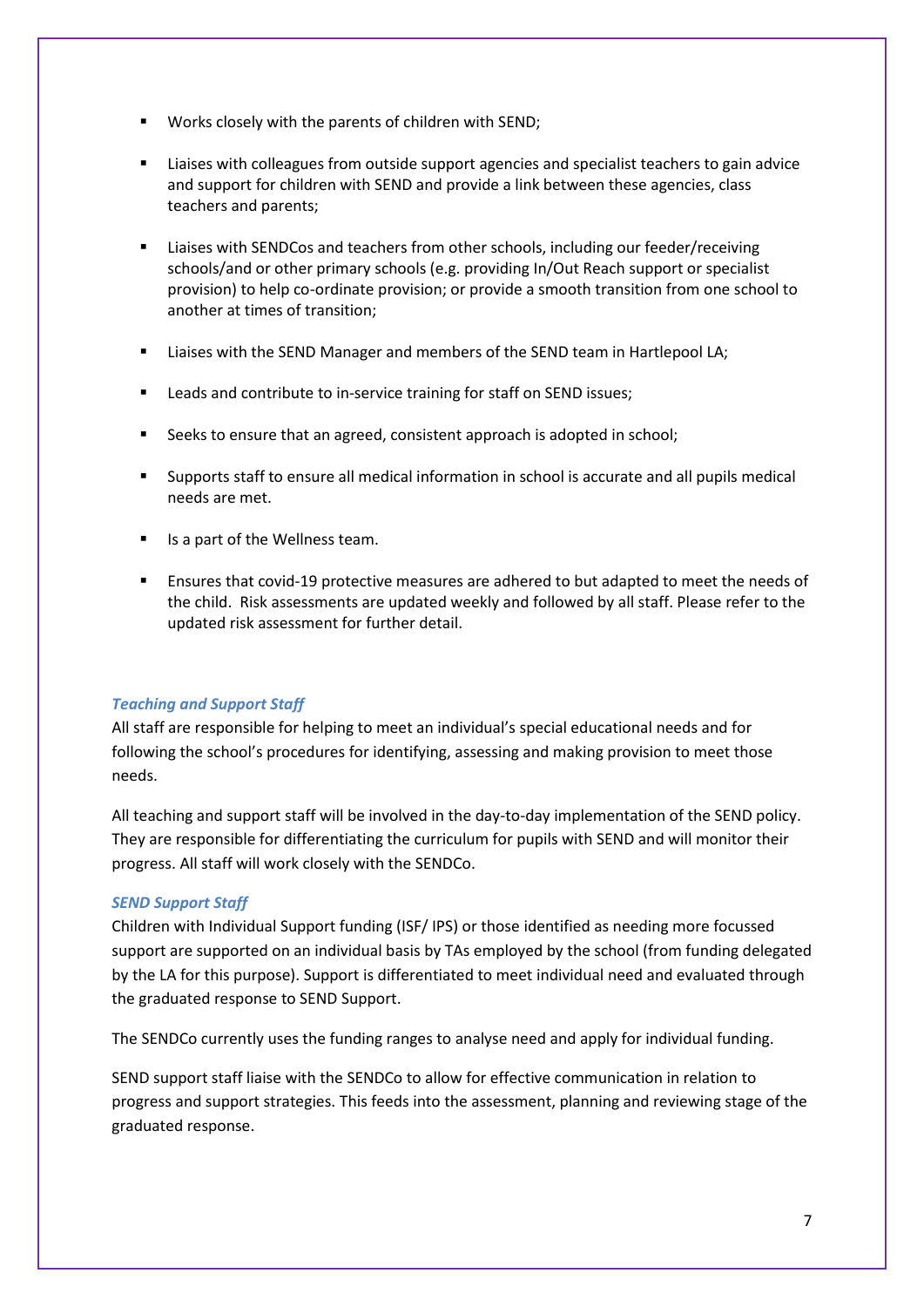## *Identifying Special Educational Needs*

At St Peter's Elwick CofE Primary School, we believe that early identification is fundamental in supporting our pupils and young learners effectively. As such, class teachers have regular opportunities to review individual children through Pupil Progress meetings with Senior Leaders and termly 1-1 meetings with the SENDCo. This process identifies pupils making less than expected rates of progress given their age and individual circumstances. Half termly meetings with TAs and teachers evaluate the impact of the provision stated on the 'Provision Map' for each child and informs this process.

At St Peter's Elwick CofE Primary School, this process can be identified in to 3 Waves:

#### Wave 1

The first response to such progress is 'quality first teaching' targeted at the individual pupil's areas of weakness. However, it may be felt that an intervention would also be beneficial in addition to 'quality first teaching' and, in this instance, individual provision is initiated. This will be documented on the School Provision Map. This document is then regularly updated following intervention and documented to provide historical data throughout their time at St Peter's Elwick CofE Primary School. This is also listed in their class book. Children with either 'Additional Needs' or 'Special Educational Needs' will be listed on the School Provision Map.

Where progress continues to be less than expected, the class teacher, working alongside the SENDCo, will assess whether the child has SEND. At this point, children may be added to the Monitoring Register for a period of time until all relevant information is gathered or the SEND register. This will include the views of both the pupil and the parents. This process will not delay any further intervention required.

Early identification is encouraged within our Early Years settings, which include Nursery and Reception. Where concerns are raised, these are shared promptly with the SENDCo and parents/carers and the necessary support is targeted, where appropriate, via intervention or through the support of external agencies. This ensures that children have the best possible start to their education.

Section 6.25-6.32 of the Code of Practice identifies four broad categories of special educational needs:

- **Communication and Interaction** (Speech, Language and Communication SLCN)
- **Cognition and Learning** (Children who learn at a slower pace than their peers including MLD – Moderate Learning Difficulties, SLD – Severe learning Difficulties, PMLD – Profound and multiple learning difficulties and SpLD – Specific Learning Difficulties)
- **Social, emotional and mental health difficulties** (withdrawn, isolated, challenging, disruptive or disturbing behaviours, which may reflect underlying mental health difficulties)
- **Sensory and/or physical needs** (VI Vision impairment, HI Hearing impairment, MSI Multi-sensory impairment, PD – Physical Disability)

These four categories of need broadly identify aspects of the primary areas of need for children at St Peter's Elwick CofE Primary School. However, we identify the needs of pupils by considering the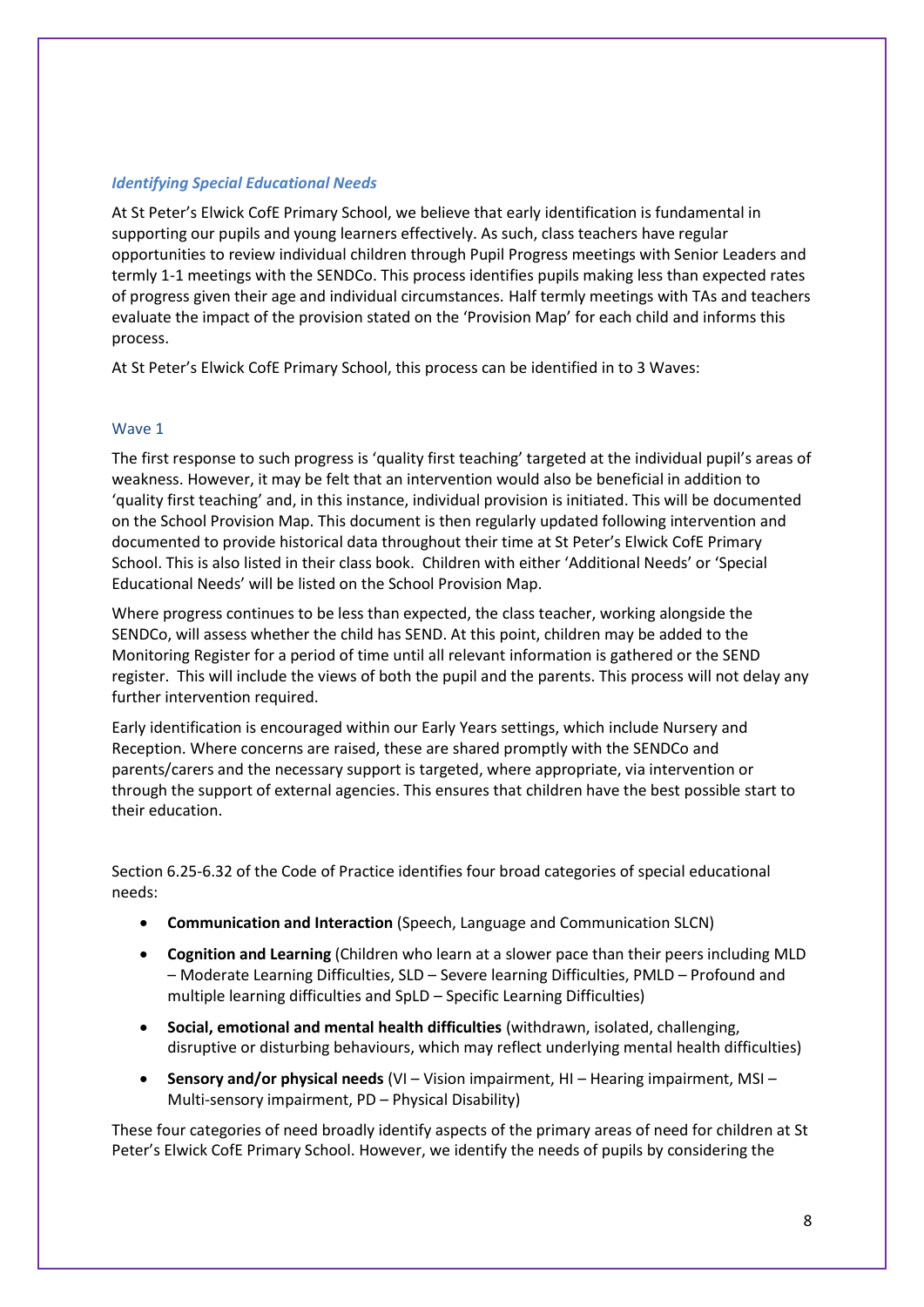needs of the whole child and not just the special educational needs of the child. Additional factors to be considered are:

- Disability (Not all disability is SEN)
- Attendance and punctuality
- Health and Welfare
- English as an additional language (EAL)
- Being in receipt of Pupil Premium
- Being a Looked After Child (LAC)
- Being a child of a parent in the Armed Forces
- Behaviour not related to SEMH above.

Where a child is felt to have a Special Educational Need, their needs will be addressed and reviewed using the graduated approach.

## Wave 2

## **A graduated approach to SEND Support**

The following table highlights each stage of the graduated approach to **SEND Support**, including the preliminary stage where additional support is offered alongside pre-registration procedures.

| <b>Stage</b>          | Responsibility of:   | Actions:                                                                                                                                                                                                                                                                                |
|-----------------------|----------------------|-----------------------------------------------------------------------------------------------------------------------------------------------------------------------------------------------------------------------------------------------------------------------------------------|
| <b>Pupil Progress</b> | <b>Head Teacher</b>  | Data Analysis (Tracking Systems, SIMs)                                                                                                                                                                                                                                                  |
|                       | SENDCo               | Pupil Progress Meetings - Review of pupils representing<br>all groups achieving or not meeting targets (including<br>the Provision Map)                                                                                                                                                 |
|                       | <b>SLT</b>           |                                                                                                                                                                                                                                                                                         |
|                       | Class Teacher        | Identify barriers to learning and monitor quality first<br>teaching.                                                                                                                                                                                                                    |
|                       |                      | Book scrutiny and pupil interviews.                                                                                                                                                                                                                                                     |
|                       |                      | Where appropriate construct and implement<br>intervention. Indicate intervention on the half termly<br>Provision Map for those in receipt of intervention. Class<br>teacher, SLT (subject coordinator if applicable) to<br>monitor progress and to raise any concerns to the<br>SENDCo. |
| Pre-Registration      | <b>Head Teacher</b>  | If, despite intervention and quality first teaching, the<br>pupil is still not making sufficient progress then further<br>assessment may be required including:<br><b>Standardised tests</b>                                                                                            |
|                       | SENDCo               |                                                                                                                                                                                                                                                                                         |
|                       | <b>SLT</b>           |                                                                                                                                                                                                                                                                                         |
|                       | <b>Class Teacher</b> | Profiling tools                                                                                                                                                                                                                                                                         |
|                       | Parents              | Observation of the child by the SENDCo, in discussion<br>with parents and the class teacher                                                                                                                                                                                             |
|                       | Pupil                |                                                                                                                                                                                                                                                                                         |
|                       |                      | Questionnaires for pupils and parents                                                                                                                                                                                                                                                   |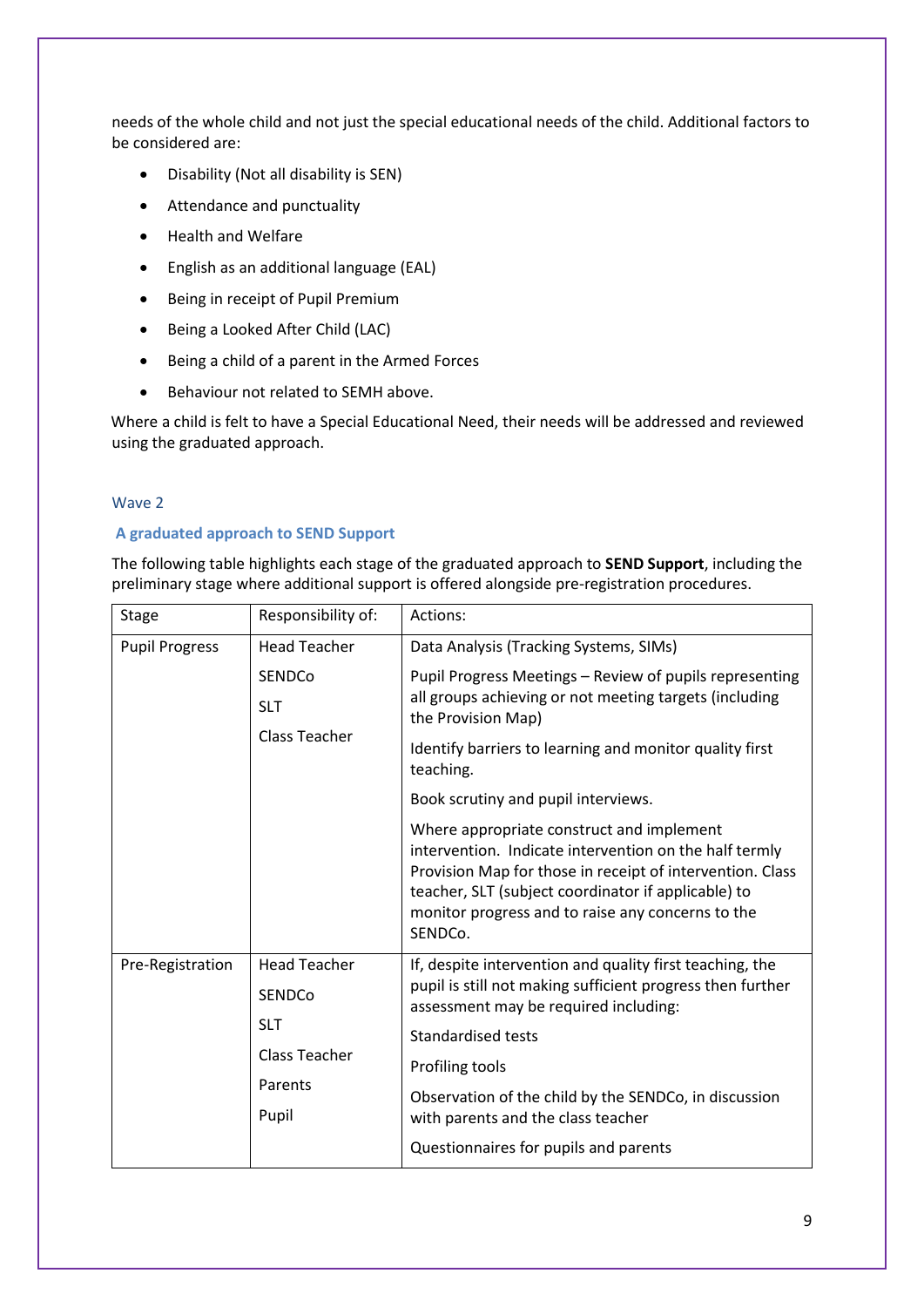|              |                                                                                         | Concerns raised and reviewed at termly SEN 1-1<br>meetings.                                                                                                                                                                                                                                                                                                                                                                                                                                                                 |
|--------------|-----------------------------------------------------------------------------------------|-----------------------------------------------------------------------------------------------------------------------------------------------------------------------------------------------------------------------------------------------------------------------------------------------------------------------------------------------------------------------------------------------------------------------------------------------------------------------------------------------------------------------------|
|              |                                                                                         | Advice from other agencies.                                                                                                                                                                                                                                                                                                                                                                                                                                                                                                 |
|              |                                                                                         | Examine effectiveness of the provision using the<br><b>Provision Map</b>                                                                                                                                                                                                                                                                                                                                                                                                                                                    |
|              |                                                                                         | Children maybe placed on the Monitoring Register at<br>this point                                                                                                                                                                                                                                                                                                                                                                                                                                                           |
| Registration | <b>Head Teacher</b><br>SENDCo<br><b>SLT</b><br><b>Class Teacher</b><br>Parents<br>Pupil | Where a child is identified as having a Special<br>Educational Need, a form is signed by parents/carers<br>demonstrating their consent and their name will be<br>formally recorded on a SEND Register as receiving 'SEND<br>Support' or 'EHCP'.<br>Earlier decisions and actions are revisited, refined and<br>reviewed with a growing understanding of the pupil's<br>individual needs. The four-part cycle of Assess-Plan-Do-<br>Review is then initiated.                                                                |
| Assess       | SENDCo                                                                                  | Assess individual needs based upon:                                                                                                                                                                                                                                                                                                                                                                                                                                                                                         |
|              | <b>Class Teacher</b>                                                                    | Teachers' assessments and experiences of the pupil.                                                                                                                                                                                                                                                                                                                                                                                                                                                                         |
|              | <b>External Agencies</b>                                                                | Pupil progress, attainment and behaviour.<br>$\qquad \qquad \blacksquare$                                                                                                                                                                                                                                                                                                                                                                                                                                                   |
|              |                                                                                         | Individual development in comparison to their<br>$\qquad \qquad \blacksquare$<br>peers.                                                                                                                                                                                                                                                                                                                                                                                                                                     |
|              |                                                                                         | The views and experiences of the pupil and their<br>$\qquad \qquad \blacksquare$<br>parents.                                                                                                                                                                                                                                                                                                                                                                                                                                |
|              |                                                                                         | Advice from external agencies (as appropriate)<br>$\overline{a}$                                                                                                                                                                                                                                                                                                                                                                                                                                                            |
|              |                                                                                         | SENDCo observations.                                                                                                                                                                                                                                                                                                                                                                                                                                                                                                        |
| Plan         | SENDCO<br>Class Teacher<br><b>Support Staff</b><br>Parents<br>Pupil                     | The class teacher, with support from the SENDCo,<br>$\frac{1}{2}$<br>will plan carefully differentiated and inclusive<br>lessons.<br>All staff working with a child in receipt of SEND<br>$\qquad \qquad \blacksquare$<br>Support will be made aware of individual needs<br>(These will be recorded on the Individual Education<br>$Plan - IEP$ ).<br>A 'Pupil Passport' will be devised with the child and<br>$\qquad \qquad \blacksquare$                                                                                 |
|              |                                                                                         | will include things to meet the child's needs and<br>what would help to develop understanding to<br>support the pupil. The passport will also include key<br>information regarding additional support the child<br>receives in class as well as a tracking grid of<br>attainment from the end of each year. This passport<br>will be shared with parents and used by<br>teachers/teaching assistants to ensure appropriate<br>and necessary provision is provided. They also aid<br>transition between classes and schools. |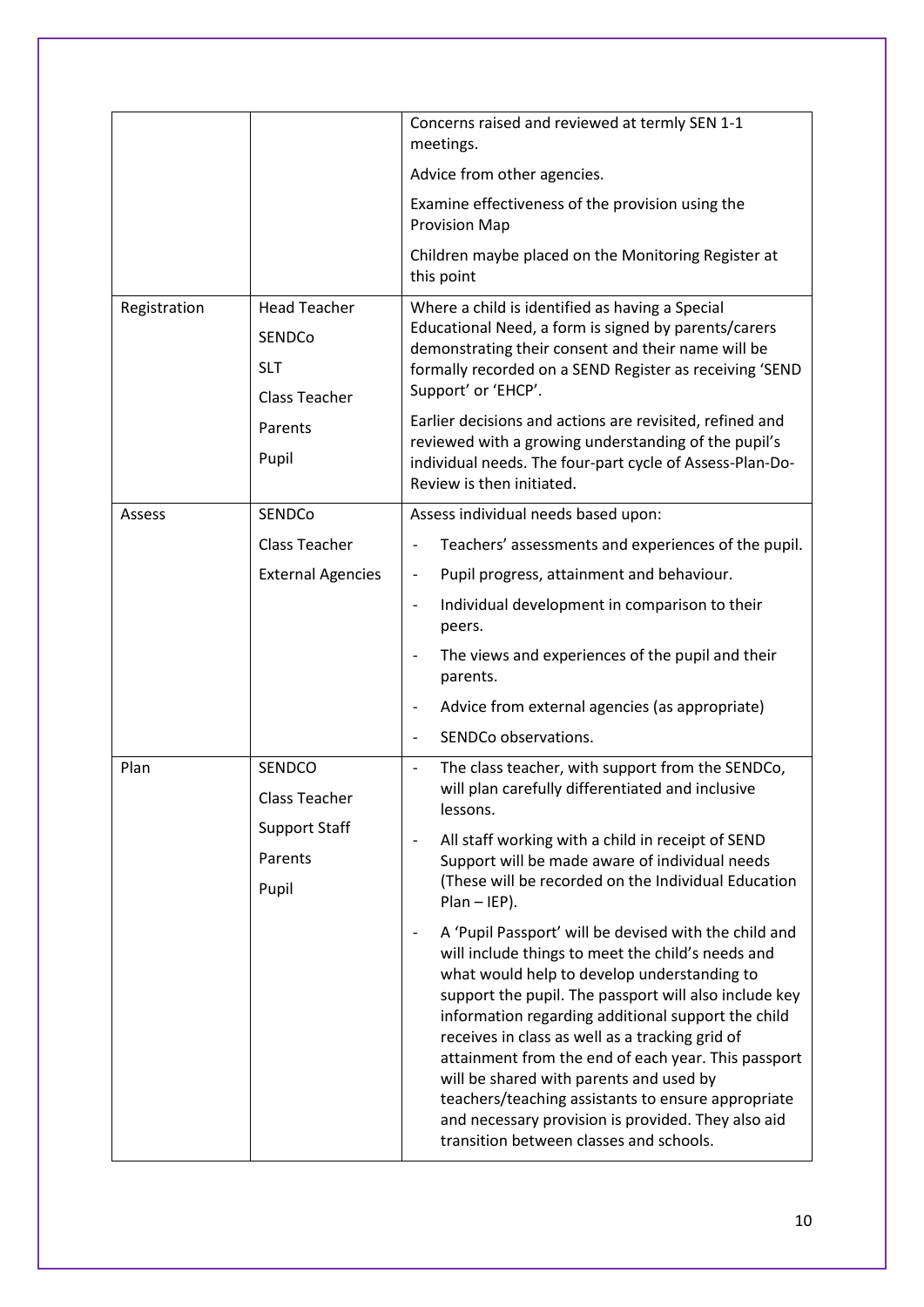|        |                                                        | The plan for targeted provision will be discussed<br>$\overline{a}$<br>with the parents, the child and the class teacher<br>half termly through appointments that allow quality<br>time to be given to the discussion. This will be<br>logged on CPOMS.                                                               |
|--------|--------------------------------------------------------|-----------------------------------------------------------------------------------------------------------------------------------------------------------------------------------------------------------------------------------------------------------------------------------------------------------------------|
|        |                                                        | Class teachers retain responsibility for the pupil<br>$\qquad \qquad \blacksquare$<br>even when the pupil is undertaking targeted<br>provision away from the classroom and supported<br>by another adult.                                                                                                             |
|        |                                                        | Training to be put in place where appropriate.<br>$\qquad \qquad \blacksquare$                                                                                                                                                                                                                                        |
|        |                                                        | Teacher to take responsibility for monitoring the<br>progress and on-going dialogue with parents at<br>least half termly.                                                                                                                                                                                             |
|        |                                                        | Clear objectives are explained to the child to impact<br>$\qquad \qquad \blacksquare$<br>on expected outcomes.                                                                                                                                                                                                        |
|        |                                                        | Additional provision that cannot be catered for by<br>$\qquad \qquad \blacksquare$<br>our school will be considered if recommendations<br>from outside agencies indicate this.                                                                                                                                        |
|        |                                                        | If Team Teach intervention has been used to<br>eliminate any potential dangers to the child or<br>others then a behaviour plan will be devised and<br>followed by all staff to eliminate the use of a<br>physical intervention (please see the school's<br>behaviour policy).                                         |
| Do     | SENDCo<br><b>Class Teacher</b><br><b>Support Staff</b> | The class teacher is at the centre of the day-to-day<br>$\overline{\phantom{a}}$<br>responsibility for working with all pupils including<br>those with identified SEND.                                                                                                                                               |
|        |                                                        | Teachers may require joint planning time with the<br>$\overline{\phantom{0}}$<br>SENDCo and support staff when appropriate.                                                                                                                                                                                           |
|        |                                                        | Intervention to be completed in class books to<br>ensure the teacher has access to all work carried<br>out and can make accurate assessments regarding<br>progress.                                                                                                                                                   |
|        |                                                        | On-going assessment of pupils with SEND is the<br>$\overline{\phantom{a}}$<br>responsibility of the class teacher and feedback to<br>the SENDCo should occur when issues start<br>emerging. It is not necessary to wait for review<br>meetings.                                                                       |
|        |                                                        | The SENDCo may decide that a Coordinated Support<br>Plan is needed to identify the child's needs and set<br>targets given by school, parents and outside<br>agencies. This will be offered and discussed with<br>parents and a specific planning meeting will be held<br>to collate information for the support plan. |
| Review | SENDCo                                                 | Half termly review meetings will be held to track the<br>progress of SEND pupils to assess if the pupil has                                                                                                                                                                                                           |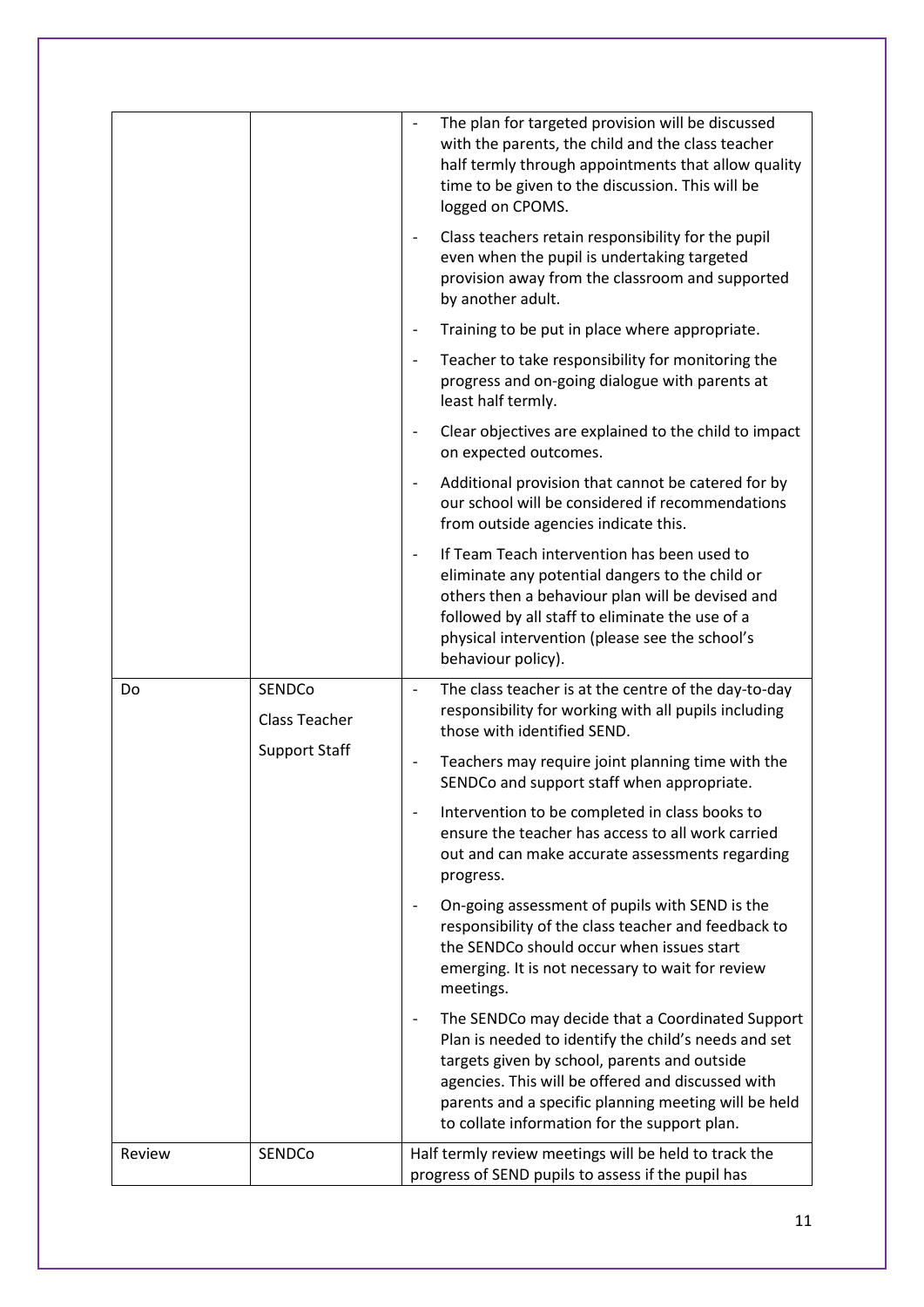| Class Teacher<br><b>Support Staff</b><br>Pupil | achieved the targets set during the planning stage.<br>Evidence of progress will be taken from a variety of<br>sources such as observation, work scrutiny, assessment<br>of work, standardised tests. |
|------------------------------------------------|-------------------------------------------------------------------------------------------------------------------------------------------------------------------------------------------------------|
| Parents                                        | Discussions may include:                                                                                                                                                                              |
|                                                | Is the child on track to meet their end of<br>$\circ$<br>year target?                                                                                                                                 |
|                                                | Is there an improvement in their former<br>$\circ$<br>rate of progress?                                                                                                                               |
|                                                | Is the gap narrowing?<br>$\circ$                                                                                                                                                                      |
|                                                | Has there been a generalisation of skills<br>$\circ$<br>transferring back into the classroom?                                                                                                         |
|                                                | At all times, the responses of parents and pupils will<br>be considered.                                                                                                                              |

#### Wave 3

Children with an Education, Health and Care Plan. Children in Wave 3 will have a coordinated support plan in place if they are awaiting their EHCP from the LA.

## *Managing pupils' needs on the SEND register*

Once pupils are identified as having a Special Educational Need the four part cycle above is initiated. Class teachers and TAs meet with the SENDCo (at least half termly) on a 1-1 basis and discuss those pupils on the SEND register. It is at these meetings where the planning and reviewing elements occur. Progress against set targets are also discussed and reviewed as part of the pupil progress meetings. However, if it is felt that an individual pupil's needs should be reviewed earlier, then an interim meeting will be called.

All adults working with a child that has an EHCP must read the plan and be familiar with its content. A clear range of strategies and approaches to support class are implemented and teachers will monitor progress towards agreed outcomes regularly and adjust planning where necessary. In addition to this, the SENDCo will monitor progress termly with the relevant staff, parents and pupils.

#### *Environmental Access*

To ensure access for pupils, parents/carers, staff or visitors with disabilities and to provide an inclusive learning environment, the school has (in line with the 2002 SENDA, the 2006 DDA and as part of the Disability Equality Scheme) put in place an Accessibility Plan.

The school is on a level site with easy access to all areas, both inside and outside, for children with mobility and/or visual problems. There are toilets with disabled access and changing facilities.

#### *Curriculum Access*

All class teachers and the SENDCo carry out an ongoing process of assessment, planning and reviewing that recognises each child's strengths, as well as areas for improvement. A rigorous tracking system is in place to identify children who are not making the required level of progress.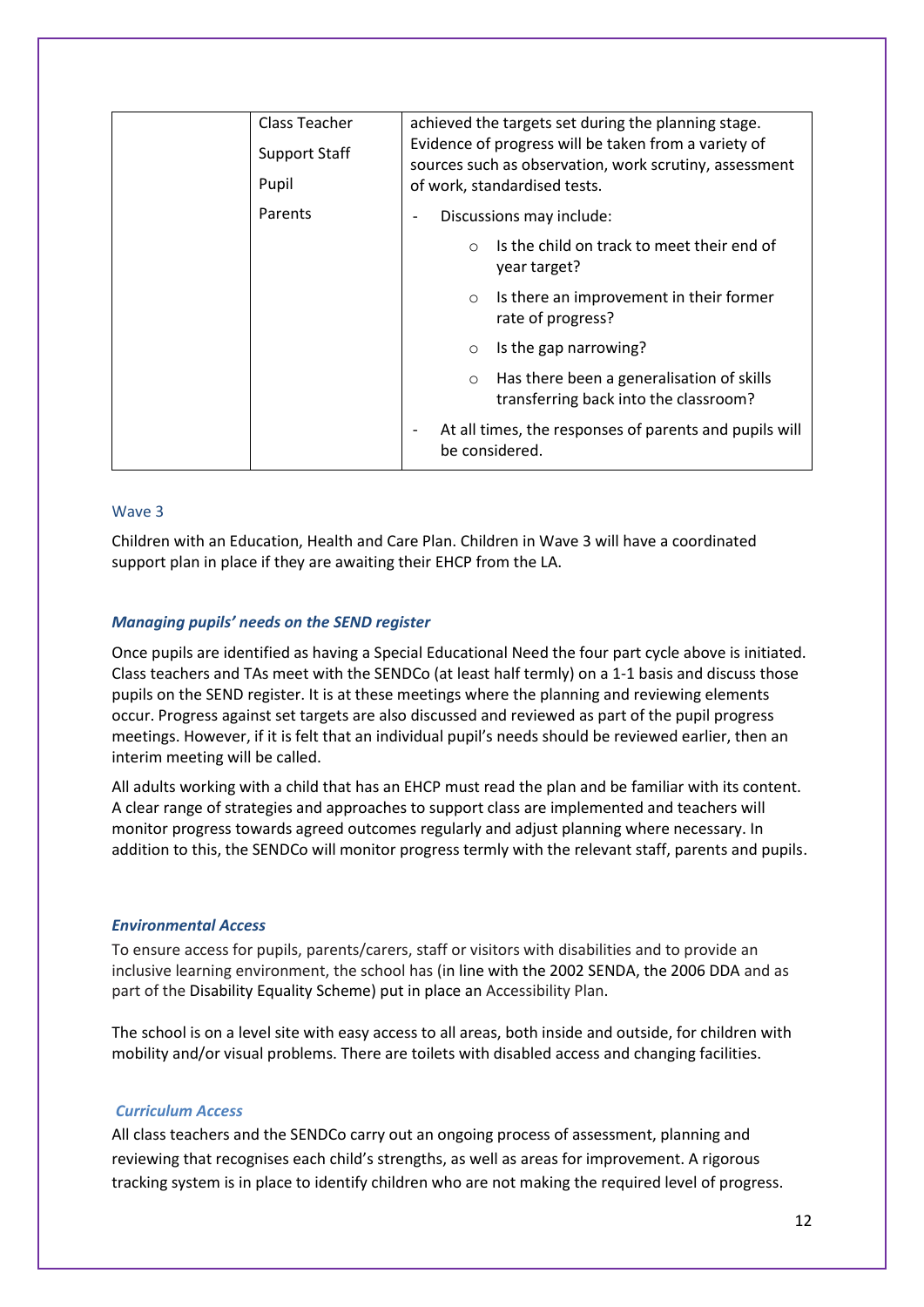To ensure that all pupils have access to and make progress across the curriculum, strategies are developed, used and reviewed to enable access for all children to the National Curriculum. These include:

- Differentiation of the curriculum to match tasks to ability;
- Well matched, differentiated planning and effective support structures delivered in a way that supports children with SEND;
- Development/use of a range of (multisensory) teaching styles which recognise the individual learning styles of the children in the class;
- Use of TAs to provide additional support;
- Small withdrawal groups;
- Discrete phonics sessions;
- Accessibility to appropriate/specialist resources to support pupils with particular needs e.g. sensory or physical difficulties or communication needs;
- Alternative means of accessing the curriculum through ICT and use of specialist equipment;
- Peer group support e.g. mixed ability grouping;
- Use of positive behaviour modification strategies within the classroom and as part of the whole school Behaviour Policy;
- Professional development opportunities for all staff on the needs of children with SEND;
- Ongoing evaluation by Senior Leadership Team and Subject leaders of the effectiveness of the curriculum in terms of meeting the needs of SEND pupils in terms of pupil attainment and progress.

#### *Access to the Life of the School*

Under the SEND and Disability Act 2001 and, in accordance with the school's Disability Equality Scheme and Accessibility Plan, we aim to ensure that all pupils, whether they have special educational needs or not, are involved in the full life of the school.

Inclusion opportunities are available in a variety of ways for groups of pupils and individuals through such things as school enrichment activities e.g. Class, Year Group and Whole school assemblies; school plays and productions; school trips, after school clubs e.g. sport, cooking and drama clubs.

The school has Teaching Assistants who offer support to both pupils and their families, ensuring they can partake fully in the life of the school.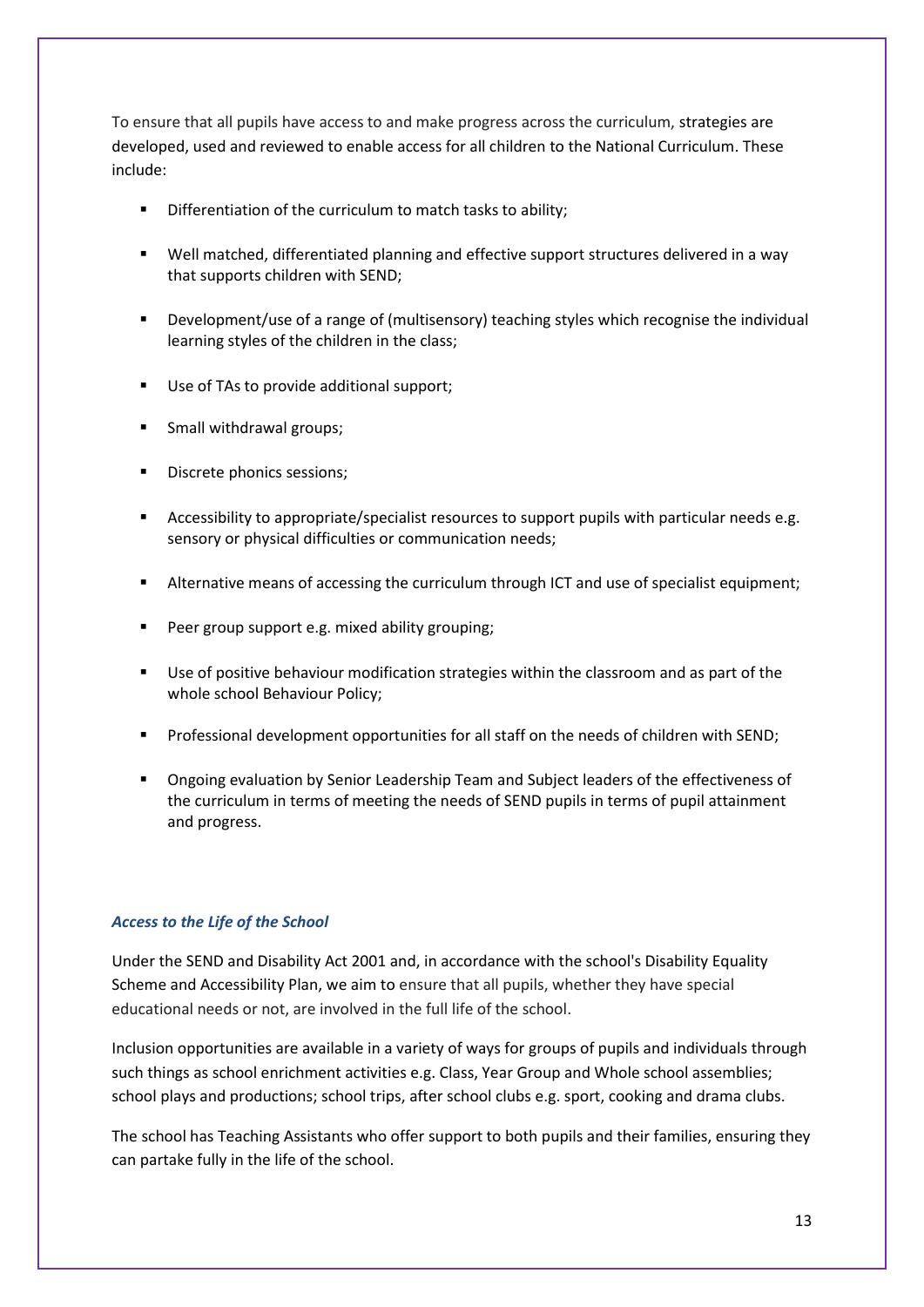## *Access to Outside Agencies*

Through initial causes for concern or the assessment stage of the graduated response it may be necessary to obtain the support of a specialist outside of school. Referrals are made through the SENDCo and the Head Teacher to the appropriate service and with full parental consent.

## *Speech and Language Support*

Speech and Language Therapists meet with the SENDCo to discuss their caseload and feedback the outcomes of any intervention. Referrals are made to the Speech and Language Therapy Department and once an initial assessment is offered, parents have two weeks to opt-in to the service. Under new guidelines if parents do not attend any review meetings the child is automatically discharged from the service. Communication is therefore key to a successful relationship between the schools and the Speech and Language Service to ensure parents have every opportunity to support their child and the knowledge of how to do so.

At St Peter's Elwick CofE Primary School we receive assessments, direct therapy and indirect therapy. The latter is whereby, following an assessment, a programme of support is designed for and delivered by school staff and evaluated by a review from a Speech and Language Therapist.

#### *Educational Psychology*

We currently use a private Educational Psychologist on a needs basis. Referrals are made through the SENDCo and through regular update meetings the EP caseload is reviewed and prioritised. Support varies from assessments, teaching programmes, parental support and training.

Other services can be accessed in Hartlepool, such as counselling/mentoring, therapy, physiotherapy, occupational therapy, hydrotherapy etc. Referrals to these services are made through the SENDCo and are on an individual needs basis and with full parental consent.

#### *Safeguarding*

In accordance to the 'Keeping children safe in education' statutory guidance (September 2021), Children with special educational needs (SEN) and disabilities can face additional safeguarding challenges. The governing body will ensure that our child protection policy reflects the fact that additional barriers can exist when recognising abuse and neglect in this group of children.

These can include:

- assumptions that indicators of possible abuse such as behaviour, mood and injury relate to the child's disability without further exploration;
- being more prone to peer group isolation than other children;
- the potential for children with SEN and disabilities being disproportionally impacted by behaviours such as bullying, without outwardly showing any signs; and
- communication barriers and difficulties in overcoming these barriers. To address these additional challenges, schools and colleges should consider extra pastoral support for children with SEN and disabilities.

#### *Medical Register*

It is the responsibility of staff accredited with 'Administering Medication to individuals and Monitory Effects' certificate (L.Parks and C.Kirton) to ensure that all medical information in school is accurate and up to date. This information is in the Scholarpack system and the administration staff are responsible for updating the medical register immediately. As it is updated, an updated copy must be given to all staff. A copy must also be placed on the staff notice board for staff to access but not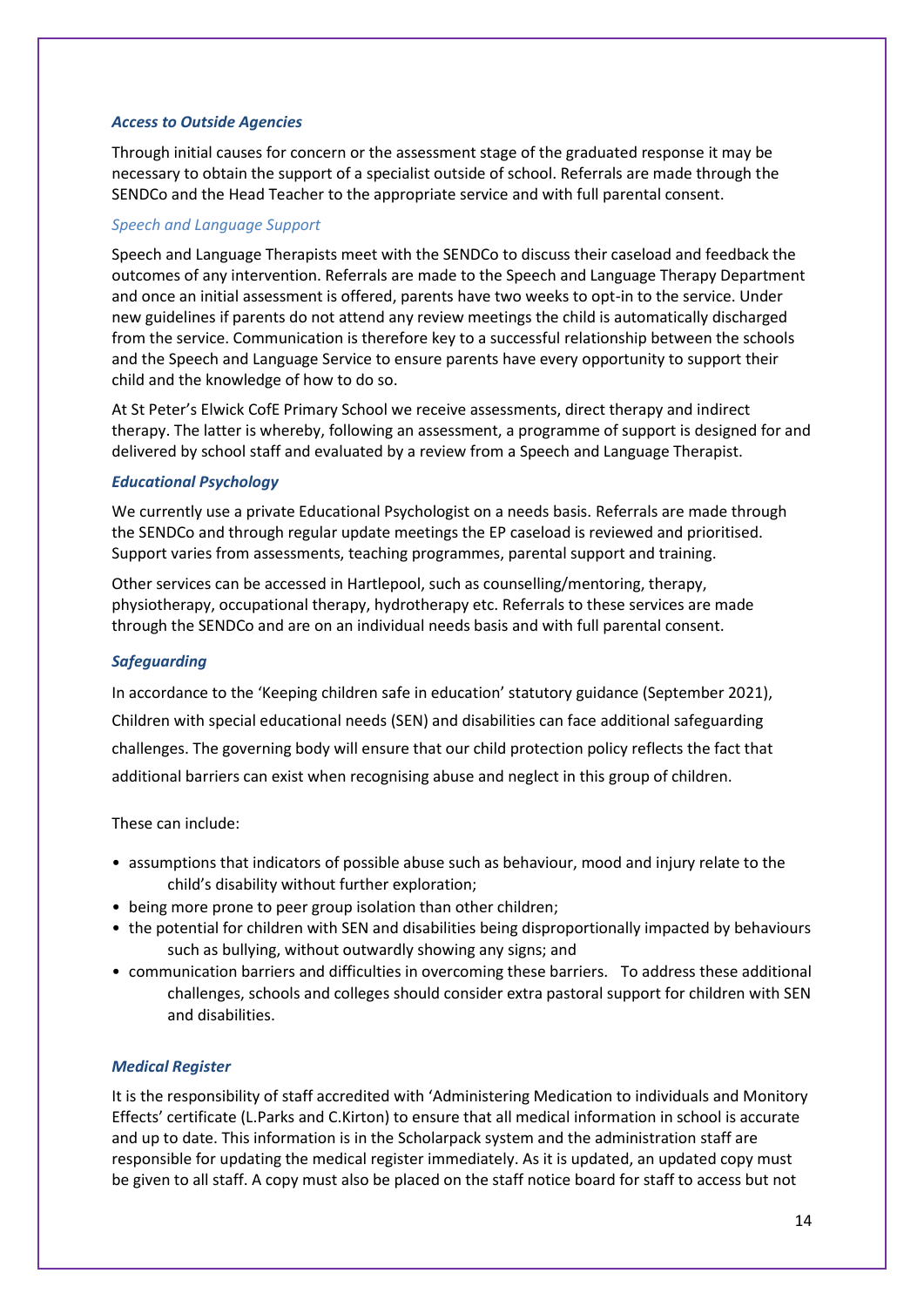for visitors to see. The SENDCo will work alongside parents, staff and the administrator to create Individual Health Care Plans (IHCP) for pupils with a medical need requiring potential intervention from school. They are shared with staff and updated as soon as new information is received. If no new information is given, parents are asked to review, discuss and sign the Individual Health Care Plans at the beginning of each school year. New teaching staff will be given copies of the IHCP for children they are working with.

The medical leads in each school (L.Parks and C.Kirton) will support parents. They will check all medication on a half termly routine check.

## *Training and Resources*

Training at St Peter's Elwick CofE Primary School is tailored to the needs of the pupils. Through the outcomes of SEND 1-1 meetings, pupil progress meetings, book scrutinies, observations and general staff feedback, training needs are identified. The SENDCo will then identify the most effective and efficient way of developing staff professional development. This may include access to public courses advertised through the Local Authority, outreach support from other local specialist services, in house training or use of the services that we buy into such as the Educational Psychology Team or Speech and Language Therapy Team.

Children with identified additional or special educational needs may require access to specialist resources that form an intervention or act as an aid to access the curriculum and learning environment. This is reviewed on an individual needs basis through the graduated response and through strategic planning of interventions on offer.

Some pupils will require specialist resources or full/part time support from a teaching assistant to access the curriculum. This is evaluated on an individual needs basis and where it is deemed appropriate the support will be put in place. For some, the SENDCo may need to apply for additional funding to facilitate such support. In these circumstances the SENDCo would work closely with the child, parents and services involved to make an application to the Individual Pupil Support Funding Panel or the SEMH panel.

Staff are trained by the Jo and Mya project in bereavement support and work alongside agencies to support pupils who are bereaved. We understand the different needs of pupils, including pupils with SEND.

In accordance to the 'Keeping children safe in education' statutory guidance (September 2021), the designated safe guarding leads (and deputies) will undergo training, meetings and be provided with current information to understand any developments in their role so they can recognise the potential risks that children with SEND face online and support these children to stay safe online.

#### *Storing and Managing Information*

All information is treated with the highest level of confidentiality and is in line with the school's policy on data protection and storage of information.

#### *Dealing with complaints*

Any complaints that parents or pupils should have with SEND or disability at St Peter's Elwick CofE Primary School should refer to the complaints procedure policy.

#### *Reviewing the policy*

This policy will be reviewed annually by the SENDCo and Governors.